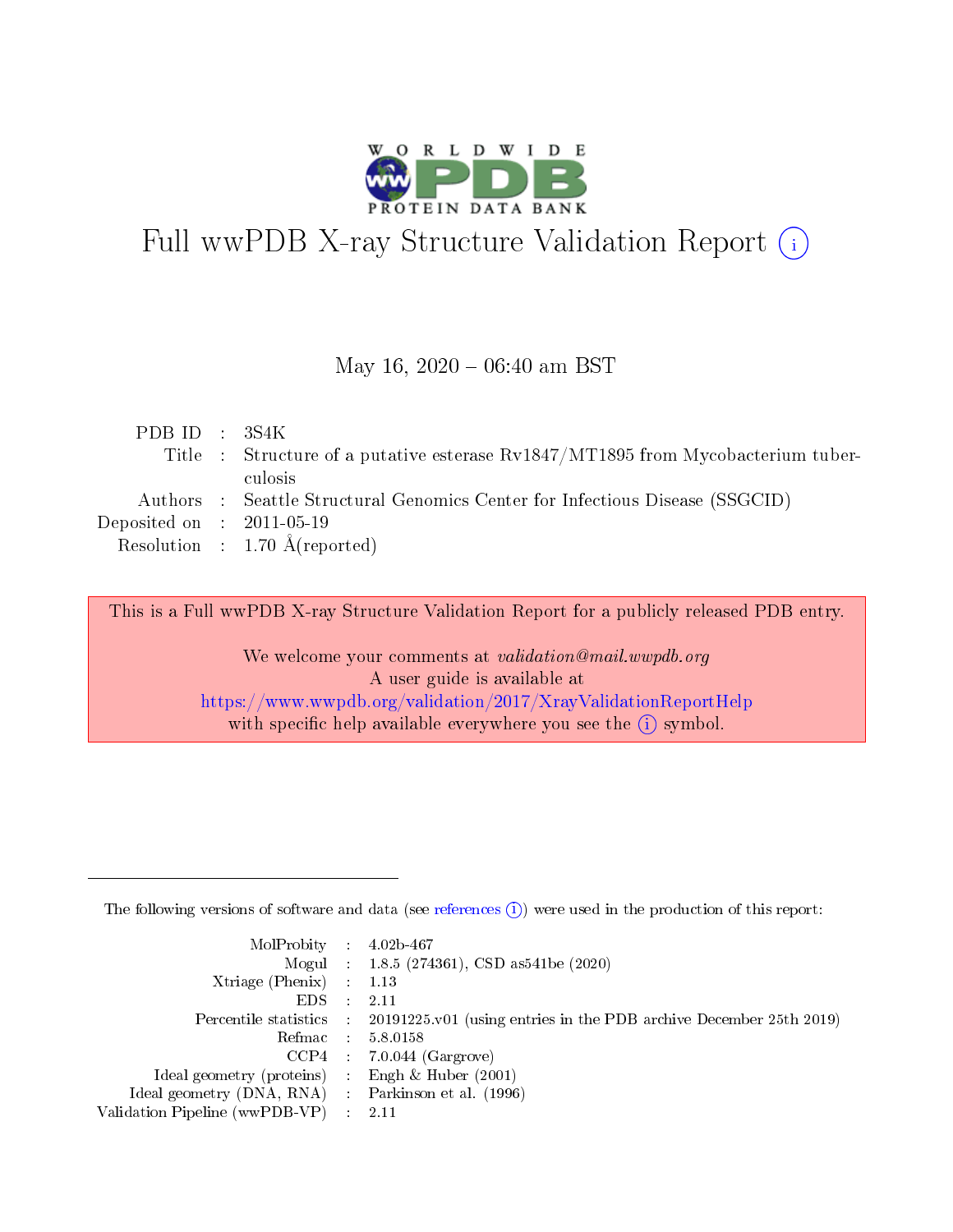# 1 [O](https://www.wwpdb.org/validation/2017/XrayValidationReportHelp#overall_quality)verall quality at a glance  $(i)$

The following experimental techniques were used to determine the structure: X-RAY DIFFRACTION

The reported resolution of this entry is 1.70 Å.

Percentile scores (ranging between 0-100) for global validation metrics of the entry are shown in the following graphic. The table shows the number of entries on which the scores are based.



| Metric                | Whole archive<br>$(\#\mathrm{Entries})$ | Similar resolution<br>$(\#\text{Entries}, \text{resolution range}(\text{\AA}))$ |
|-----------------------|-----------------------------------------|---------------------------------------------------------------------------------|
| $R_{free}$            | 130704                                  | $4298(1.70-1.70)$                                                               |
| Clashscore            | 141614                                  | $4695(1.70-1.70)$                                                               |
| Ramachandran outliers | 138981                                  | $\overline{4610(1.70-1.70)}$                                                    |
| Sidechain outliers    | 138945                                  | $4610(1.70-1.70)$                                                               |
| RSRZ outliers         | 127900                                  | $4222(1.70-1.70)$                                                               |

The table below summarises the geometric issues observed across the polymeric chains and their fit to the electron density. The red, orange, yellow and green segments on the lower bar indicate the fraction of residues that contain outliers for  $>=3, 2, 1$  and 0 types of geometric quality criteria respectively. A grey segment represents the fraction of residues that are not modelled. The numeric value for each fraction is indicated below the corresponding segment, with a dot representing fractions  $\epsilon=5\%$  The upper red bar (where present) indicates the fraction of residues that have poor fit to the electron density. The numeric value is given above the bar.

| Mol | Chain | Length | Quality of chain |     |
|-----|-------|--------|------------------|-----|
|     |       | 44     | $\%$<br>83%      | 14% |
|     |       | 44     | 2%<br>84%        | 14% |

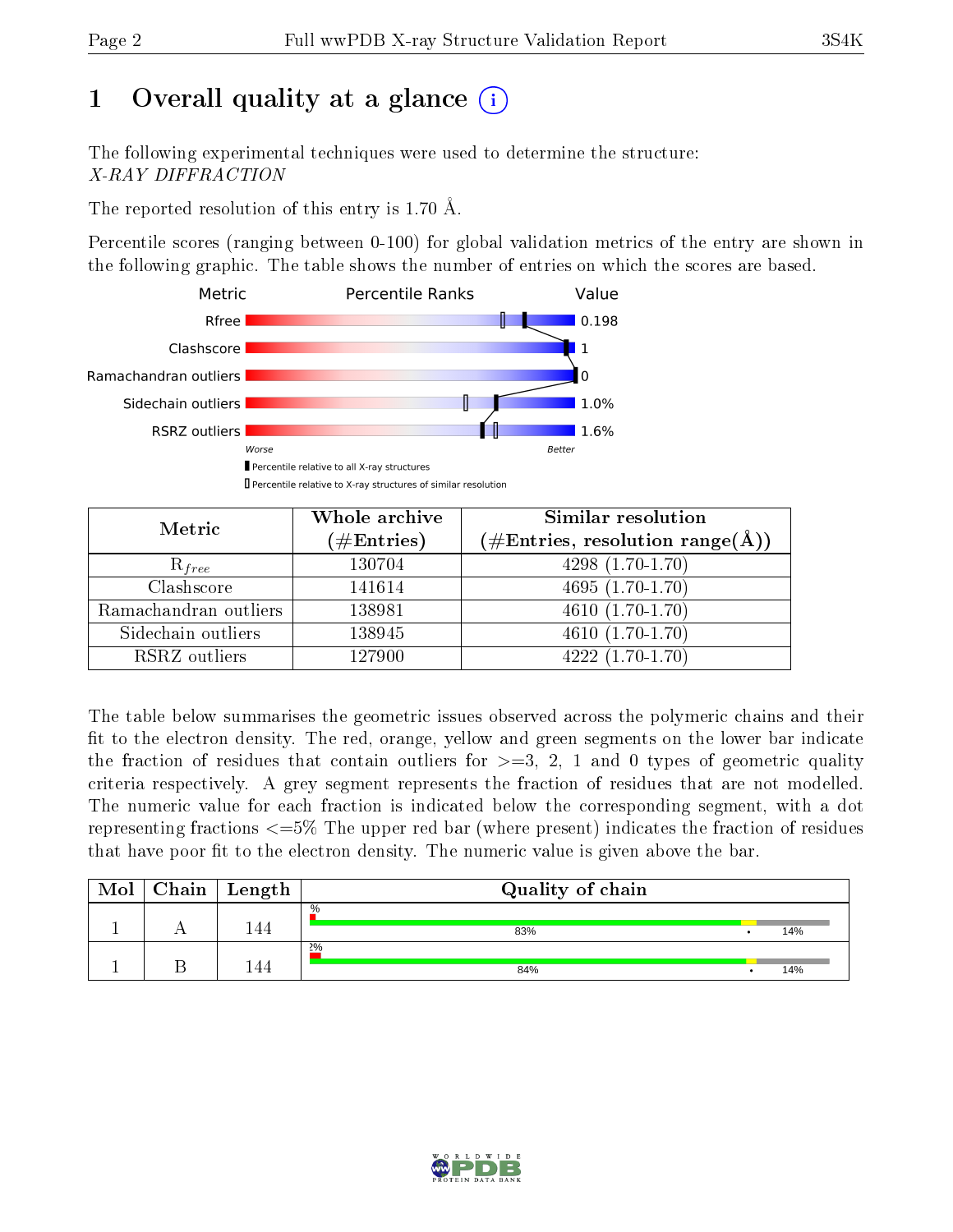# 2 Entry composition (i)

There are 5 unique types of molecules in this entry. The entry contains 2191 atoms, of which 0 are hydrogens and 0 are deuteriums.

In the tables below, the ZeroOcc column contains the number of atoms modelled with zero occupancy, the AltConf column contains the number of residues with at least one atom in alternate conformation and the Trace column contains the number of residues modelled with at most 2 atoms.

| Mol | Chain | $\mid$ Residues | Atoms         |               |         |  |  | $\rm ZeroOcc$   AltConf   Trace |  |
|-----|-------|-----------------|---------------|---------------|---------|--|--|---------------------------------|--|
|     |       |                 | Total C N O S |               |         |  |  |                                 |  |
|     | 124   | 961             |               | 603 174 179 5 |         |  |  |                                 |  |
|     |       | 124             | Total C N O   |               |         |  |  |                                 |  |
|     |       | 979             | 609 -         | - 181         | - 184 5 |  |  |                                 |  |

• Molecule 1 is a protein called Putative esterase Rv1847/MT1895.

There are 8 discrepancies between the modelled and reference sequences:

| Chain | Residue | Modelled   | Actual | Comment               | Reference         |
|-------|---------|------------|--------|-----------------------|-------------------|
| А     | $-3$    | <b>GLY</b> |        | <b>EXPRESSION TAG</b> | <b>UNP P95162</b> |
| А     | $-2$    | <b>PRO</b> |        | <b>EXPRESSION TAG</b> | <b>UNP P95162</b> |
| А     | $-1$    | <b>GLY</b> |        | <b>EXPRESSION TAG</b> | <b>UNP P95162</b> |
| А     |         | SER.       |        | <b>EXPRESSION TAG</b> | UNP $P95162$      |
| B     | $-3$    | <b>GLY</b> |        | <b>EXPRESSION TAG</b> | <b>UNP P95162</b> |
| B     | $-2$    | <b>PRO</b> |        | <b>EXPRESSION TAG</b> | <b>UNP P95162</b> |
| B     | $-1$    | GLY        |        | <b>EXPRESSION TAG</b> | <b>UNP P95162</b> |
| В     |         | SER.       |        | <b>EXPRESSION TAG</b> | <b>UNP P95162</b> |

• Molecule 2 is 1,2-ETHANEDIOL (three-letter code: EDO) (formula:  $C_2H_6O_2$ ).

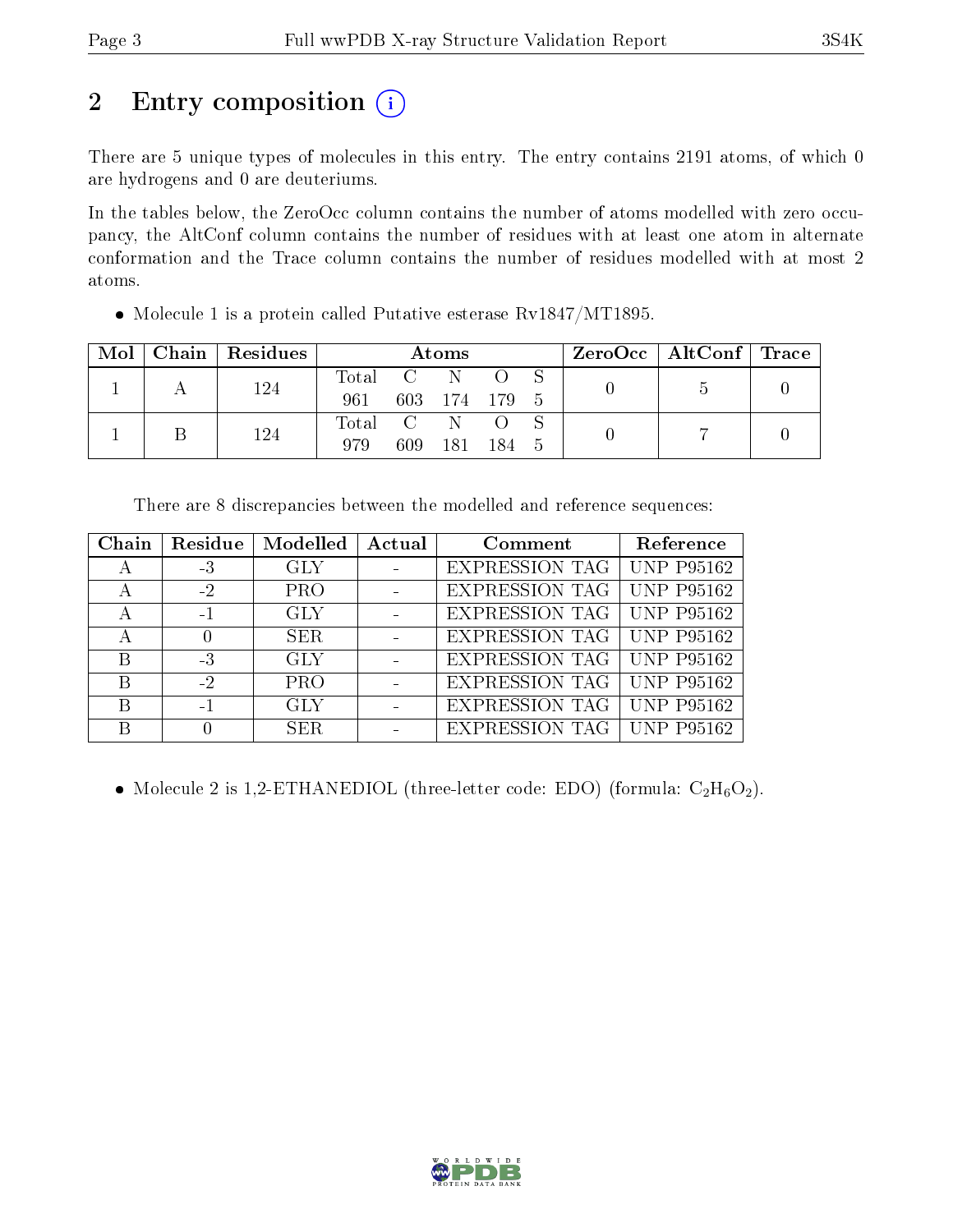

| Mol |   | Chain   Residues | Atoms                                                                       | ZeroOcc   AltConf |
|-----|---|------------------|-----------------------------------------------------------------------------|-------------------|
| 2   |   |                  | Total<br>$\mathbf{C}$<br>$\overline{O}$<br>$\overline{2}$<br>$\overline{2}$ |                   |
| 2   | A |                  | Total<br>$\mathcal{C}$<br>$\overline{2}$<br>$\overline{\phantom{1}}^2$      |                   |
| 2   | В |                  | Total<br>C<br>$\overline{2}$<br>$\overline{2}$                              |                   |
| 2   | B |                  | Total<br>C<br>$\mathcal{D}$<br>-2                                           |                   |

Molecule 3 is CHLORIDE ION (three-letter code: CL) (formula: Cl).

| Mol | $Chain   Residues$ | Atoms    | ZeroOcc   AltConf |
|-----|--------------------|----------|-------------------|
|     |                    | Total Cl |                   |
|     |                    | Total Cl |                   |

 $\bullet$  Molecule 4 is SULFATE ION (three-letter code: SO4) (formula:  $\mathrm{O}_4\mathrm{S}) .$ 

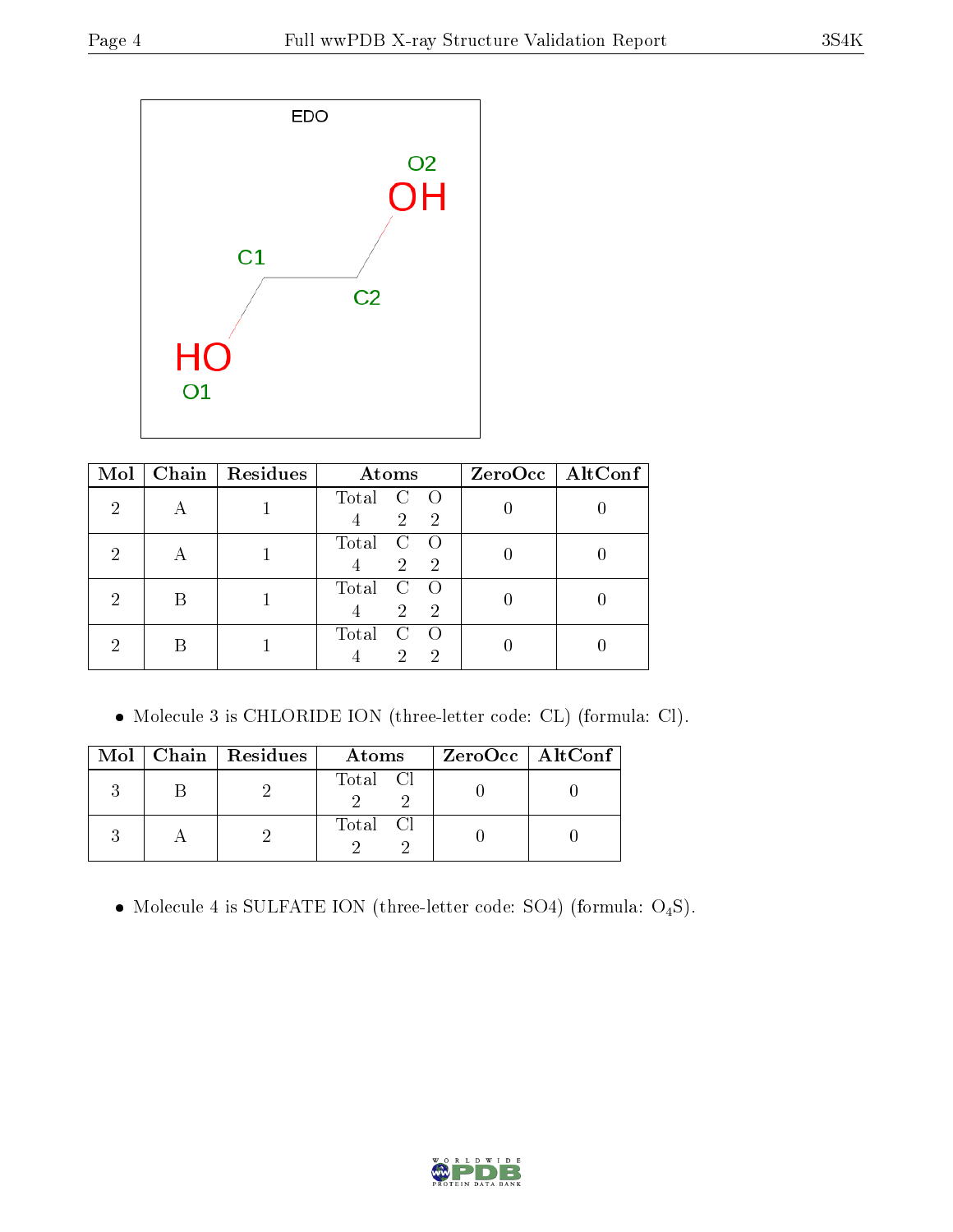

|  | Mol   Chain   Residues | Atoms     | $ZeroOcc \   \$ AltConf |
|--|------------------------|-----------|-------------------------|
|  |                        | Total O S |                         |
|  |                        | Total O S |                         |

• Molecule 5 is water.

|                | $Mol$   Chain   Residues | Atoms                | $ZeroOcc \mid AltConf \mid$ |
|----------------|--------------------------|----------------------|-----------------------------|
| $\mathcal{D}$  | 116                      | Total<br>116<br>-116 |                             |
| $\overline{ }$ | 105                      | Total<br>105.<br>105 |                             |

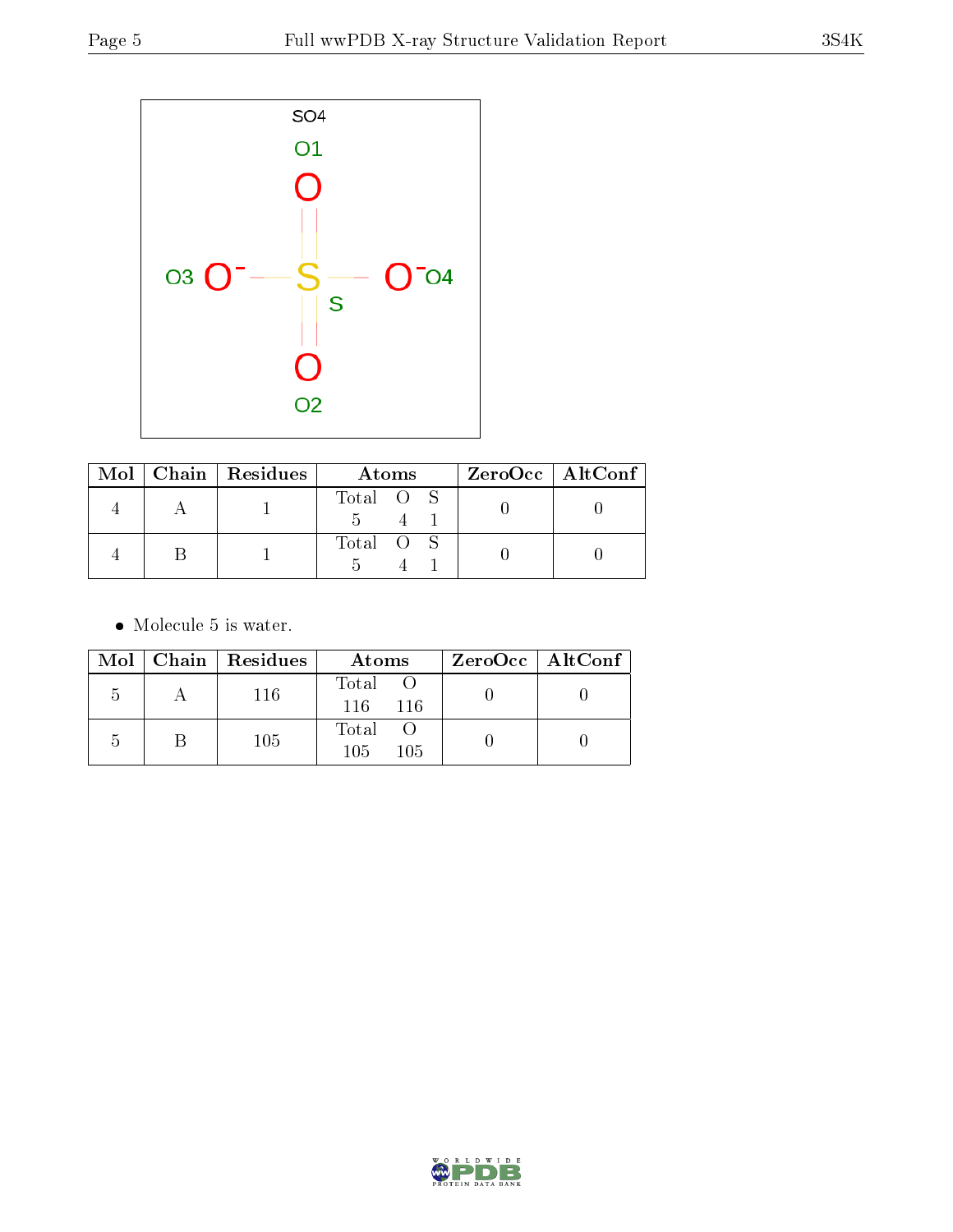# 3 Residue-property plots  $(i)$

These plots are drawn for all protein, RNA and DNA chains in the entry. The first graphic for a chain summarises the proportions of the various outlier classes displayed in the second graphic. The second graphic shows the sequence view annotated by issues in geometry and electron density. Residues are color-coded according to the number of geometric quality criteria for which they contain at least one outlier: green  $= 0$ , yellow  $= 1$ , orange  $= 2$  and red  $= 3$  or more. A red dot above a residue indicates a poor fit to the electron density (RSRZ  $> 2$ ). Stretches of 2 or more consecutive residues without any outlier are shown as a green connector. Residues present in the sample, but not in the model, are shown in grey.

• Molecule 1: Putative esterase Rv1847/MT1895



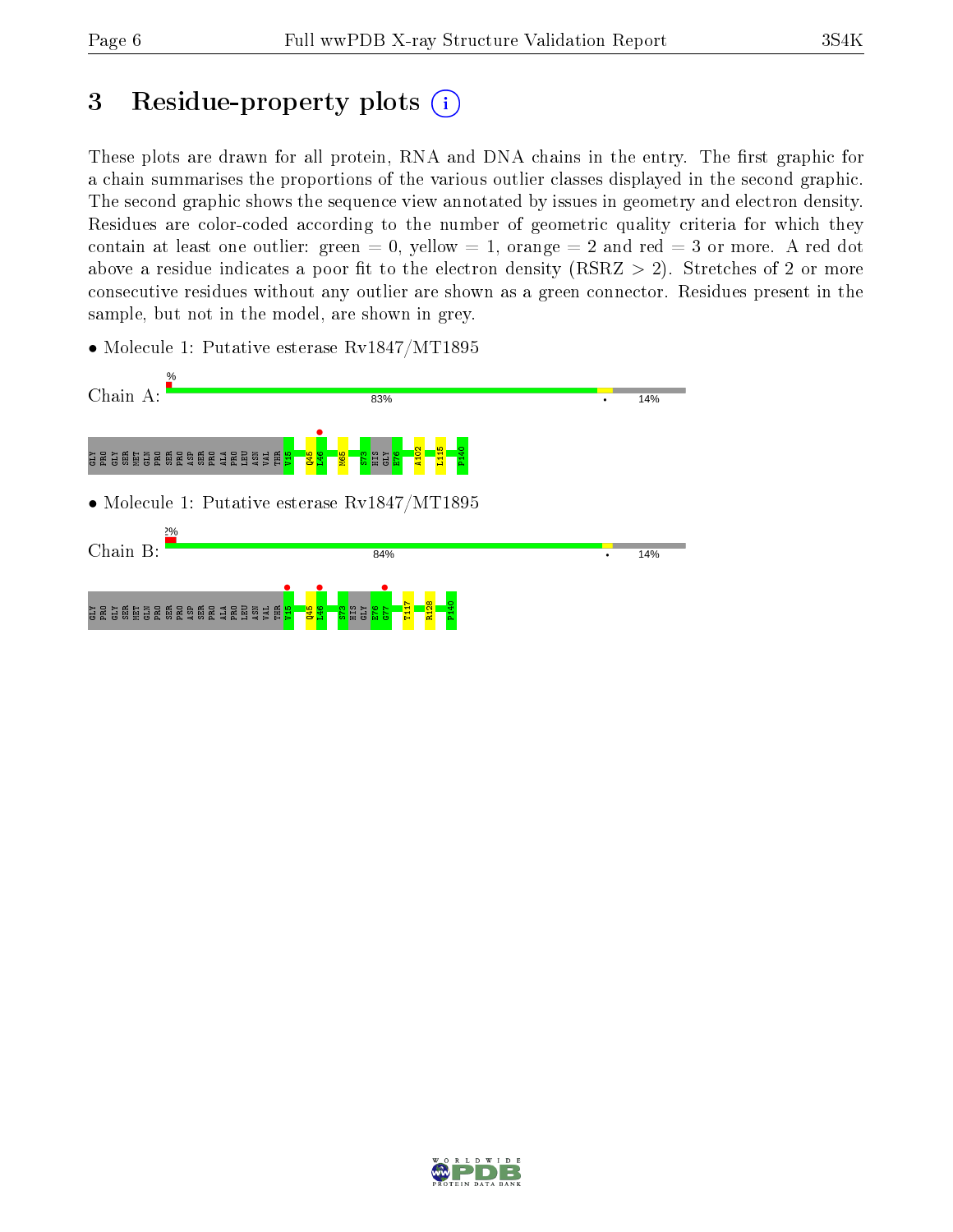# 4 Data and refinement statistics  $(i)$

| Property                                                             | Value                                            | Source     |
|----------------------------------------------------------------------|--------------------------------------------------|------------|
| Space group                                                          | P 1 2 1                                          | Depositor  |
| Cell constants                                                       | $50.64\text{\AA}$<br>41.72Å<br>$60.51\text{\AA}$ |            |
| a, b, c, $\alpha$ , $\beta$ , $\gamma$                               | $90.00^\circ$<br>$92.76^\circ$<br>$90.00^\circ$  | Depositor  |
| Resolution $(A)$                                                     | 38.82<br>$-1.70$                                 | Depositor  |
|                                                                      | 38.82<br>$-1.70$                                 | <b>EDS</b> |
| % Data completeness                                                  | $98.2(38.82 - 1.70)$                             | Depositor  |
| (in resolution range)                                                | 98.3 (38.82-1.70)                                | <b>EDS</b> |
| $\mathrm{R}_{merge}$                                                 | 0.08                                             | Depositor  |
| $\mathrm{R}_{sym}$                                                   | (Not available)                                  | Depositor  |
| $\langle I/\sigma(I) \rangle$ <sup>1</sup>                           | 8.32 (at $1.70\text{\AA}$ )                      | Xtriage    |
| Refinement program                                                   | <b>REFMAC</b>                                    | Depositor  |
|                                                                      | $\overline{0.171}$ ,<br>0.197                    | Depositor  |
| $R, R_{free}$                                                        | 0.174<br>0.198<br>$\frac{1}{2}$                  | DCC        |
| $R_{free}$ test set                                                  | 1376 reflections $(5.02\%)$                      | wwPDB-VP   |
| Wilson B-factor $(A^2)$                                              | 12.3                                             | Xtriage    |
| Anisotropy                                                           | 0.182                                            | Xtriage    |
| Bulk solvent $k_{sol}(e/\mathring{A}^3)$ , $B_{sol}(\mathring{A}^2)$ | $0.31$ , 43.3                                    | <b>EDS</b> |
| $L$ -test for twinning <sup>2</sup>                                  | $< L >$ = 0.50, $< L2$ = 0.33                    | Xtriage    |
| Estimated twinning fraction                                          | $0.085$ for $h, -k, -l$                          | Xtriage    |
| $F_o, F_c$ correlation                                               | 0.95                                             | <b>EDS</b> |
| Total number of atoms                                                | 2191                                             | wwPDB-VP   |
| Average B, all atoms $(A^2)$                                         | 12.0                                             | wwPDB-VP   |

Xtriage's analysis on translational NCS is as follows: The largest off-origin peak in the Patterson function is  $9.06\%$  of the height of the origin peak. No significant pseudotranslation is detected.

<sup>&</sup>lt;sup>2</sup>Theoretical values of  $\langle |L| \rangle$ ,  $\langle L^2 \rangle$  for acentric reflections are 0.5, 0.333 respectively for untwinned datasets, and 0.375, 0.2 for perfectly twinned datasets.



<span id="page-6-1"></span><span id="page-6-0"></span><sup>1</sup> Intensities estimated from amplitudes.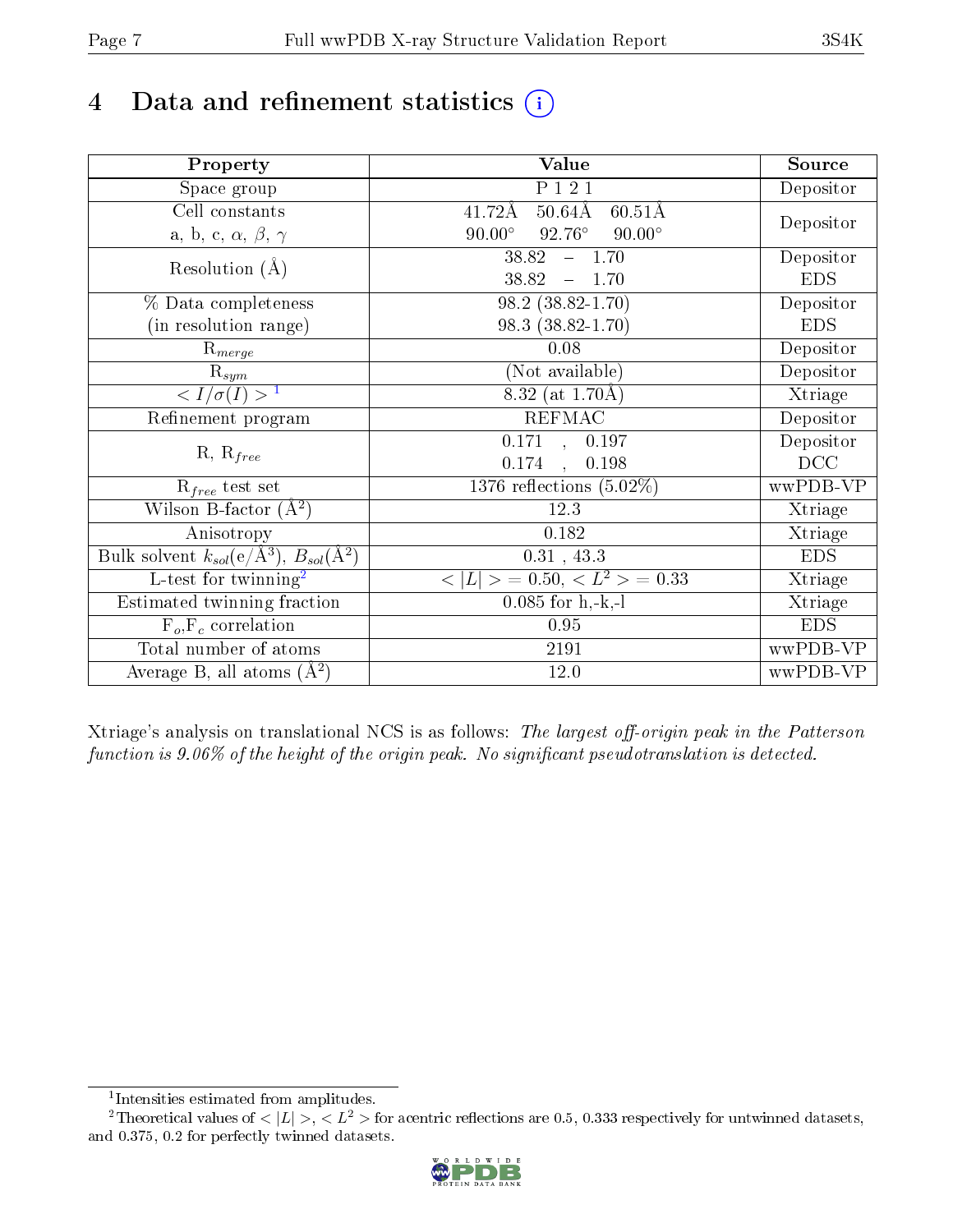# 5 Model quality  $(i)$

### 5.1 Standard geometry  $(i)$

Bond lengths and bond angles in the following residue types are not validated in this section: CL, EDO, SO4

The Z score for a bond length (or angle) is the number of standard deviations the observed value is removed from the expected value. A bond length (or angle) with  $|Z| > 5$  is considered an outlier worth inspection. RMSZ is the root-mean-square of all Z scores of the bond lengths (or angles).

| Mol | Chain |      | Bond lengths | Bond angles |             |  |
|-----|-------|------|--------------|-------------|-------------|--|
|     |       | RMSZ | $\# Z  > 5$  | RMSZ        | $\# Z  > 5$ |  |
|     |       | 0.56 | 0/991        | 0.73        | 0/1341      |  |
|     | R     | 0.58 | 0/1009       | 0.72        | 0/1364      |  |
| АH  | Аll   | 0.57 | 0/2000       | 0.72        | 0/2705      |  |

There are no bond length outliers.

There are no bond angle outliers.

There are no chirality outliers.

There are no planarity outliers.

#### $5.2$  Too-close contacts  $\overline{()}$

In the following table, the Non-H and H(model) columns list the number of non-hydrogen atoms and hydrogen atoms in the chain respectively. The H(added) column lists the number of hydrogen atoms added and optimized by MolProbity. The Clashes column lists the number of clashes within the asymmetric unit, whereas Symm-Clashes lists symmetry related clashes.

| Mol           | Chain |      | $\vert$ Non-H $\vert$ H(model) | H(added) | Clashes | $\mid$ Symm-Clashes |
|---------------|-------|------|--------------------------------|----------|---------|---------------------|
|               |       | 961  |                                | 964      | റ       |                     |
|               | В     | 979  |                                | 977      |         |                     |
| 2             |       |      |                                | 12       |         |                     |
| $\mathcal{D}$ | В     |      |                                | 12       |         |                     |
| 3             |       | ച    |                                |          |         |                     |
| 3             | В     | ച    |                                |          |         |                     |
| 4             |       | h.   |                                |          |         |                     |
|               | B     | .h   |                                |          |         |                     |
| 5             |       | 116  |                                |          |         |                     |
| 5             | В     | 105  |                                |          |         |                     |
|               | All   | 2191 |                                | 1965     |         |                     |

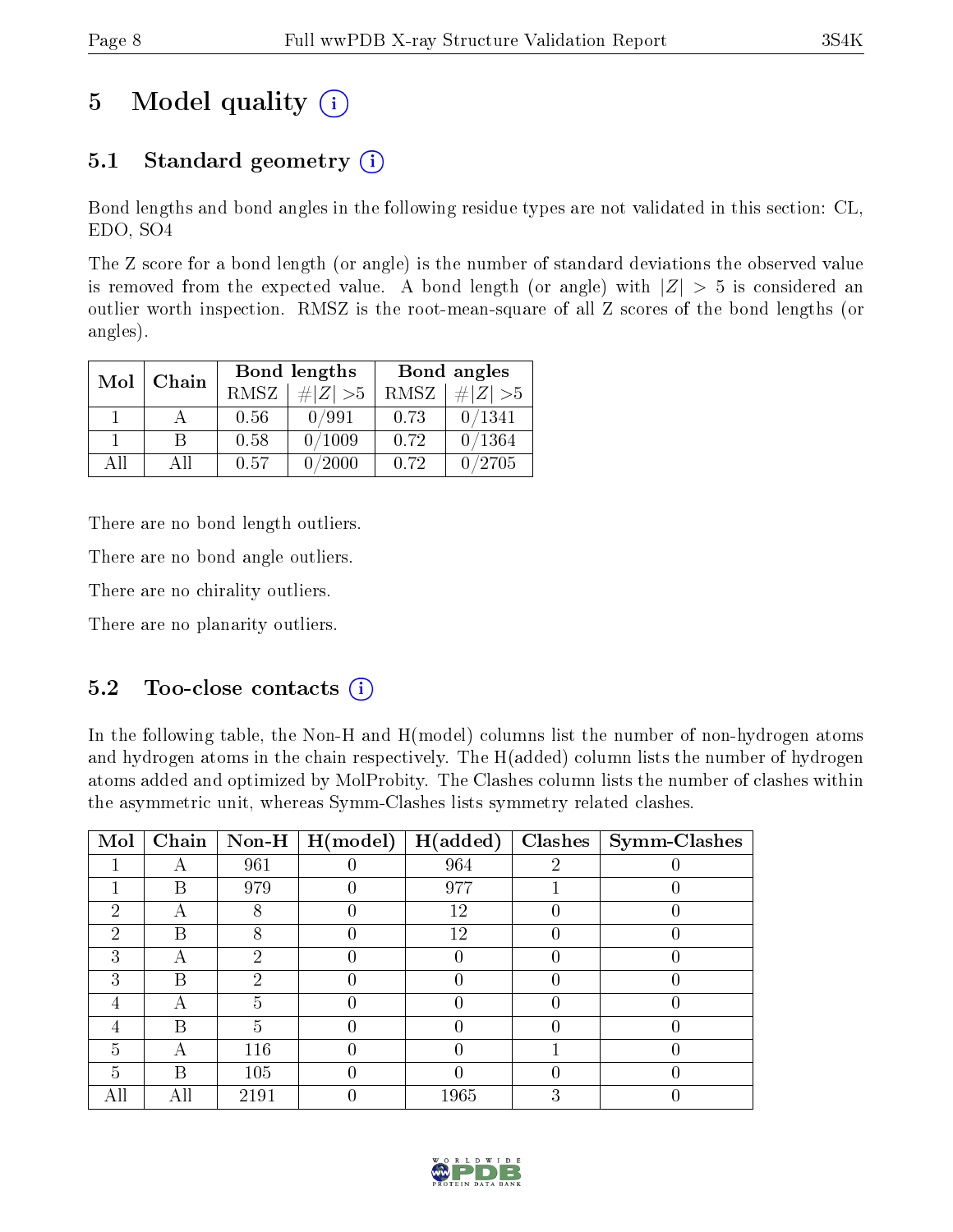The all-atom clashscore is defined as the number of clashes found per 1000 atoms (including hydrogen atoms). The all-atom clashscore for this structure is 1.

All (3) close contacts within the same asymmetric unit are listed below, sorted by their clash magnitude.

| Atom-1                   | Atom-2                   | Interatomic<br>distance $(\AA)$ | Clash<br>overlap $(A)$ |  |
|--------------------------|--------------------------|---------------------------------|------------------------|--|
| $1:$ A $:$ 65: MET: HE3. | 5:A:224:HOH:O            | 2.12                            | 1.48                   |  |
| 1:B:117:THR:HG23         | 1:B:128[B]:ARG:HG3       | 1.99                            | 0.45                   |  |
| 1: A : 10 2: A L A : H A | $1:$ A $:115:$ LEU $:$ O | າ າາ                            | 14C                    |  |

There are no symmetry-related clashes.

#### 5.3 Torsion angles  $(i)$

#### 5.3.1 Protein backbone  $(i)$

In the following table, the Percentiles column shows the percent Ramachandran outliers of the chain as a percentile score with respect to all X-ray entries followed by that with respect to entries of similar resolution.

The Analysed column shows the number of residues for which the backbone conformation was analysed, and the total number of residues.

| Mol | Chain | Analysed                      | Favoured   Allowed   Outliers |          | Percentiles                     |           |
|-----|-------|-------------------------------|-------------------------------|----------|---------------------------------|-----------|
|     |       | 125/144(87%)                  | $124(99\%)$                   | $1(1\%)$ | 100 100                         |           |
|     |       | $127/144$ (88\%)   126 (99\%) |                               | $1(1\%)$ | $\vert$ 100 $\vert$ 100 $\vert$ |           |
| All | All   | 252/288(88%)                  | $250(99\%)$                   | $2(1\%)$ |                                 | 100   100 |

There are no Ramachandran outliers to report.

#### 5.3.2 Protein sidechains  $(i)$

In the following table, the Percentiles column shows the percent sidechain outliers of the chain as a percentile score with respect to all X-ray entries followed by that with respect to entries of similar resolution.

The Analysed column shows the number of residues for which the sidechain conformation was analysed, and the total number of residues.

| $\mid$ Mol $\mid$ Chain $\mid$ | Analysed                                | Rotameric   Outliers   Percentiles |                           |  |
|--------------------------------|-----------------------------------------|------------------------------------|---------------------------|--|
|                                | $103/117$ (88\%)   102 (99\%)   1 (1\%) |                                    | $\vert 76 \vert \vert 67$ |  |

Continued on next page...

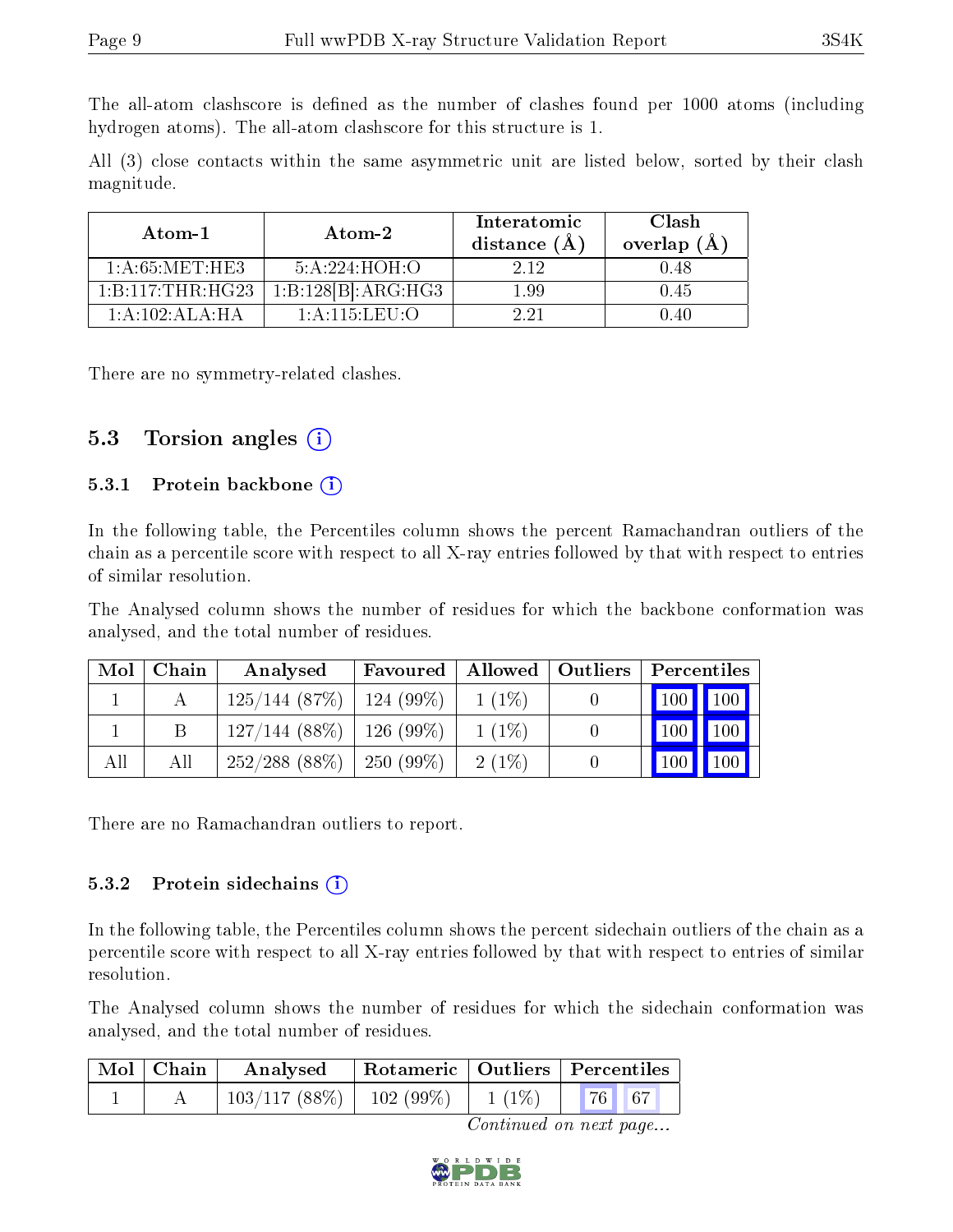Continued from previous page...

| Mol | $\mid$ Chain | Analysed        | Rotameric   Outliers   Percentiles |          |                                   |
|-----|--------------|-----------------|------------------------------------|----------|-----------------------------------|
|     |              | $106/117(91\%)$ | $105(99\%)$                        | $1(1\%)$ | $\vert 78 \vert$ $\vert 70 \vert$ |
|     | All          | 209/234(89%)    | 207(99%)                           | $2(1\%)$ | $\vert 76 \vert \vert 67$         |

All (2) residues with a non-rotameric sidechain are listed below:

| Mol | Chain | Res | Type   |
|-----|-------|-----|--------|
|     |       |     | ، الخب |
|     |       |     |        |

Some sidechains can be flipped to improve hydrogen bonding and reduce clashes. There are no such sidechains identified.

#### 5.3.3 RNA  $(i)$

There are no RNA molecules in this entry.

### 5.4 Non-standard residues in protein, DNA, RNA chains (i)

There are no non-standard protein/DNA/RNA residues in this entry.

#### 5.5 Carbohydrates (i)

There are no carbohydrates in this entry.

### 5.6 Ligand geometry  $(i)$

Of 10 ligands modelled in this entry, 4 are monoatomic - leaving 6 for Mogul analysis.

In the following table, the Counts columns list the number of bonds (or angles) for which Mogul statistics could be retrieved, the number of bonds (or angles) that are observed in the model and the number of bonds (or angles) that are dened in the Chemical Component Dictionary. The Link column lists molecule types, if any, to which the group is linked. The Z score for a bond length (or angle) is the number of standard deviations the observed value is removed from the expected value. A bond length (or angle) with  $|Z| > 2$  is considered an outlier worth inspection. RMSZ is the root-mean-square of all Z scores of the bond lengths (or angles).

| Mol | Type            | $\mid$ Chain | Res | $\mathop{\rm Link}\nolimits$ | Bond lengths   |      |         | Bond angles   |          |  |
|-----|-----------------|--------------|-----|------------------------------|----------------|------|---------|---------------|----------|--|
|     |                 |              |     |                              | Counts         | RMSZ | $\# Z $ | Counts        | RMSZ     |  |
| 4   | SO <sub>4</sub> | ◡            | 144 | $\overline{\phantom{a}}$     | 4.4.4          | 0.26 |         | 6,6,6         | 0.45     |  |
|     | EDC             |              | 41  | $\sim$                       | າ າ າ<br>U.U.U | 0.54 |         | റററ<br>ے کہ ک | $0.12\,$ |  |

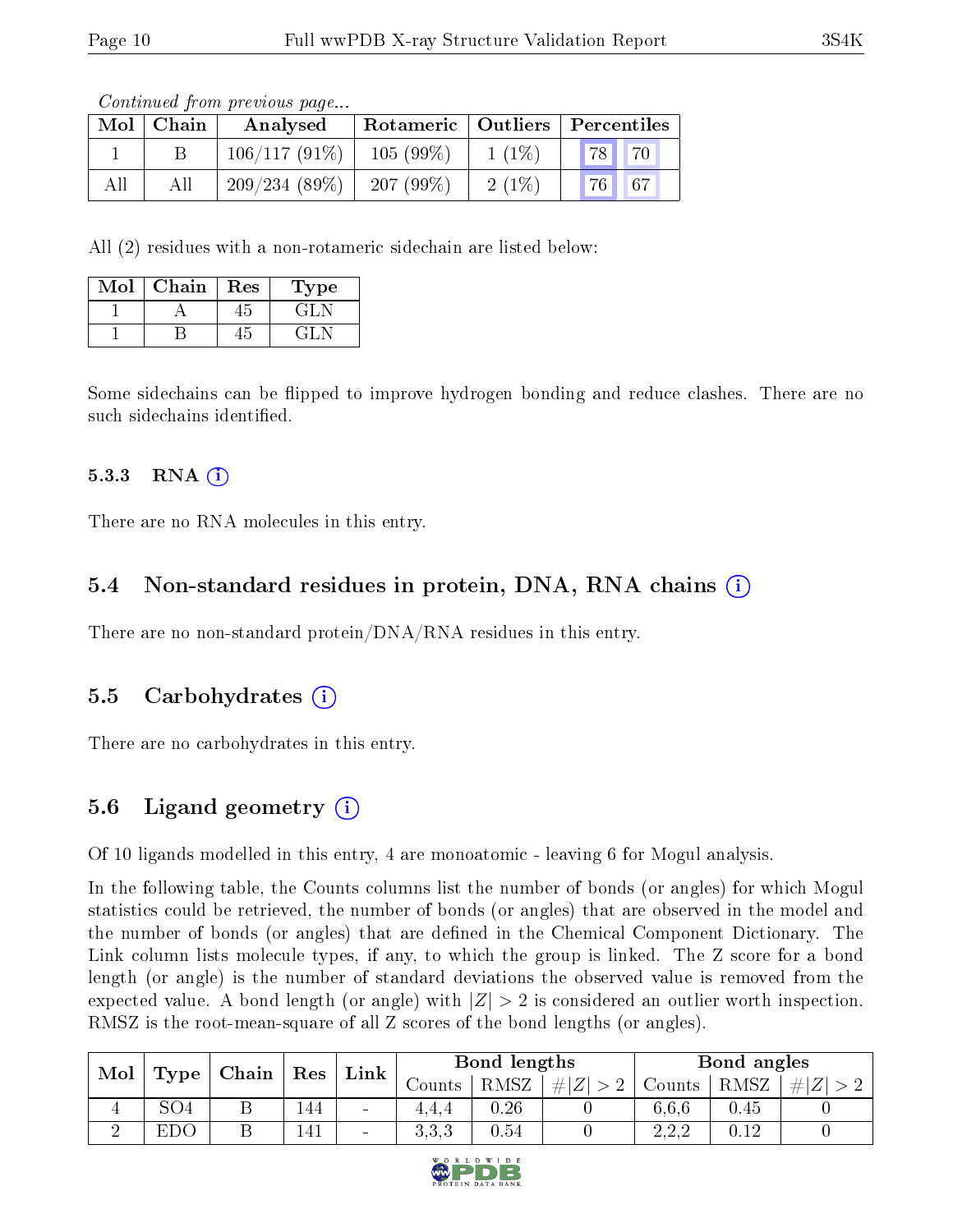| Mol<br>Type |                 | Chain | ${\mathop{\mathrm{Res}}\nolimits}$ | Link                     | Bond lengths |      |             | Bond angles |      |             |
|-------------|-----------------|-------|------------------------------------|--------------------------|--------------|------|-------------|-------------|------|-------------|
|             |                 |       |                                    |                          | Counts       | RMSZ | # $ Z  > 2$ | Counts      | RMSZ | # $ Z  > 2$ |
| 2           | <b>EDO</b>      |       | 142                                | $\overline{\phantom{a}}$ | 3.3.3        | 0.47 |             | 2.2.2       | 0.20 |             |
| 4           | SO <sub>4</sub> |       | 145                                | $\overline{\phantom{a}}$ | 4.4.4        | 0.24 |             | 6.6.6       | 0.50 |             |
| $\Omega$    | <b>EDO</b>      |       | 142                                | $\overline{\phantom{a}}$ | 3.3.3        | 0.48 |             | 2.2.2       | 0.17 |             |
| ച           | <b>EDO</b>      |       | 141                                | $\overline{\phantom{a}}$ | 3.3.3        | 0.58 |             | 2,2,2       | 0.11 |             |

In the following table, the Chirals column lists the number of chiral outliers, the number of chiral centers analysed, the number of these observed in the model and the number defined in the Chemical Component Dictionary. Similar counts are reported in the Torsion and Rings columns. '-' means no outliers of that kind were identified.

| Mol | Type | $\mid$ Chain $\mid$ Res $\mid$ |     |  | $\mid$ Link $\mid$ Chirals $\mid$ Torsions | Rings |
|-----|------|--------------------------------|-----|--|--------------------------------------------|-------|
|     | EDO  |                                | 41  |  |                                            |       |
|     | EDO  |                                | 142 |  |                                            |       |
|     | EDO  |                                | 142 |  |                                            |       |
|     | EDC  |                                |     |  |                                            |       |

There are no bond length outliers.

There are no bond angle outliers.

There are no chirality outliers.

There are no torsion outliers.

There are no ring outliers.

No monomer is involved in short contacts.

### 5.7 [O](https://www.wwpdb.org/validation/2017/XrayValidationReportHelp#nonstandard_residues_and_ligands)ther polymers (i)

There are no such residues in this entry.

#### 5.8 Polymer linkage issues (i)

There are no chain breaks in this entry.

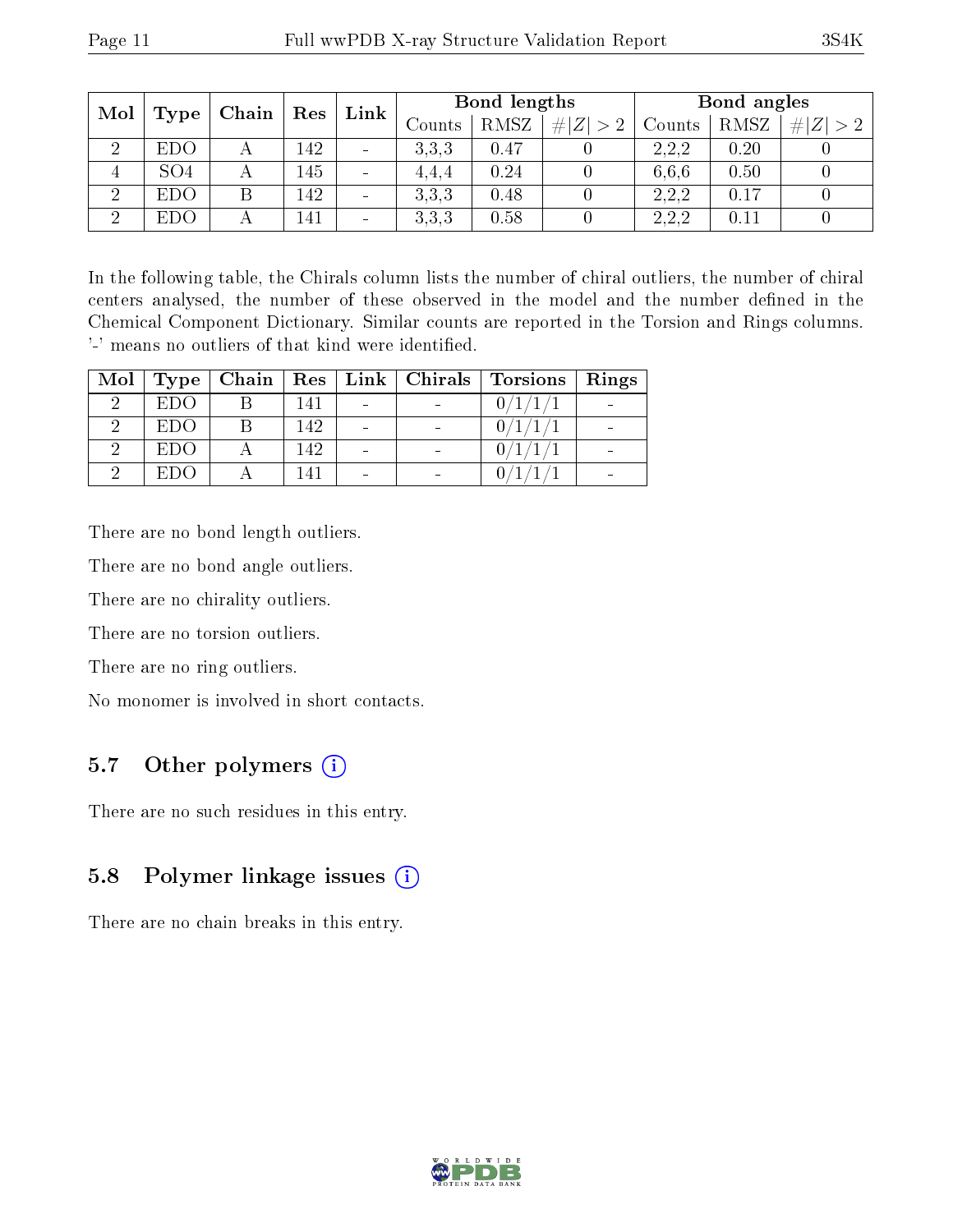## 6 Fit of model and data  $\left( \cdot \right)$

### 6.1 Protein, DNA and RNA chains (i)

In the following table, the column labelled  $#RSRZ>2'$  contains the number (and percentage) of RSRZ outliers, followed by percent RSRZ outliers for the chain as percentile scores relative to all X-ray entries and entries of similar resolution. The OWAB column contains the minimum, median,  $95<sup>th</sup>$  percentile and maximum values of the occupancy-weighted average B-factor per residue. The column labelled  $Q< 0.9$  lists the number of (and percentage) of residues with an average occupancy less than 0.9.

| Mol | Chain | Analysed        | ${ <\hspace{-1.5pt}{\mathrm{RSRZ}} \hspace{-1.5pt}>}$ | $\#\text{RSRZ}\text{>2}$      | $OWAB(A^2)$   | $\mathrm{Q}{<}0.9$ |
|-----|-------|-----------------|-------------------------------------------------------|-------------------------------|---------------|--------------------|
|     |       | $124/144(86\%)$ | $-0.10$                                               | $1(0\%)$ 86 88                | 6, 10, 20, 26 |                    |
|     |       | $124/144(86\%)$ | $-0.07$                                               | $3(2\%)$<br>63<br>$\sqrt{59}$ | 7, 10, 20, 27 |                    |
| All | All   | $248/288(86\%)$ | $-0.09$                                               | 76<br>$1(1\%)$<br> 72         | 6, 10, 20, 27 |                    |

All (4) RSRZ outliers are listed below:

| Mol | Chain | Res | <b>Type</b> | <b>RSRZ</b> |
|-----|-------|-----|-------------|-------------|
|     |       | 46  | <b>LEU</b>  | 3.4         |
|     |       | 46  | LEU         | 2.7         |
|     |       | 77  | GLY         | 2.5         |
|     |       | 15  |             | 22          |

### 6.2 Non-standard residues in protein, DNA, RNA chains (i)

There are no non-standard protein/DNA/RNA residues in this entry.

### 6.3 Carbohydrates (i)

There are no carbohydrates in this entry.

### $6.4$  Ligands  $(i)$

In the following table, the Atoms column lists the number of modelled atoms in the group and the number defined in the chemical component dictionary. The B-factors column lists the minimum, median,  $95<sup>th</sup>$  percentile and maximum values of B factors of atoms in the group. The column labelled  $Q< 0.9$  lists the number of atoms with occupancy less than 0.9.

|  |     |     |      |                  | $\mid$ Mol $\mid$ Type $\mid$ Chain $\mid$ Res $\mid$ Atoms $\mid$ RSCC $\mid$ RSR $\mid$ B-factors(A <sup>2</sup> ) $\mid$ Q<0.9 |  |
|--|-----|-----|------|------------------|-----------------------------------------------------------------------------------------------------------------------------------|--|
|  | 144 | 5/5 | 0.74 | $\parallel$ 0.28 | 27,28,32,33                                                                                                                       |  |

Continued on next page...